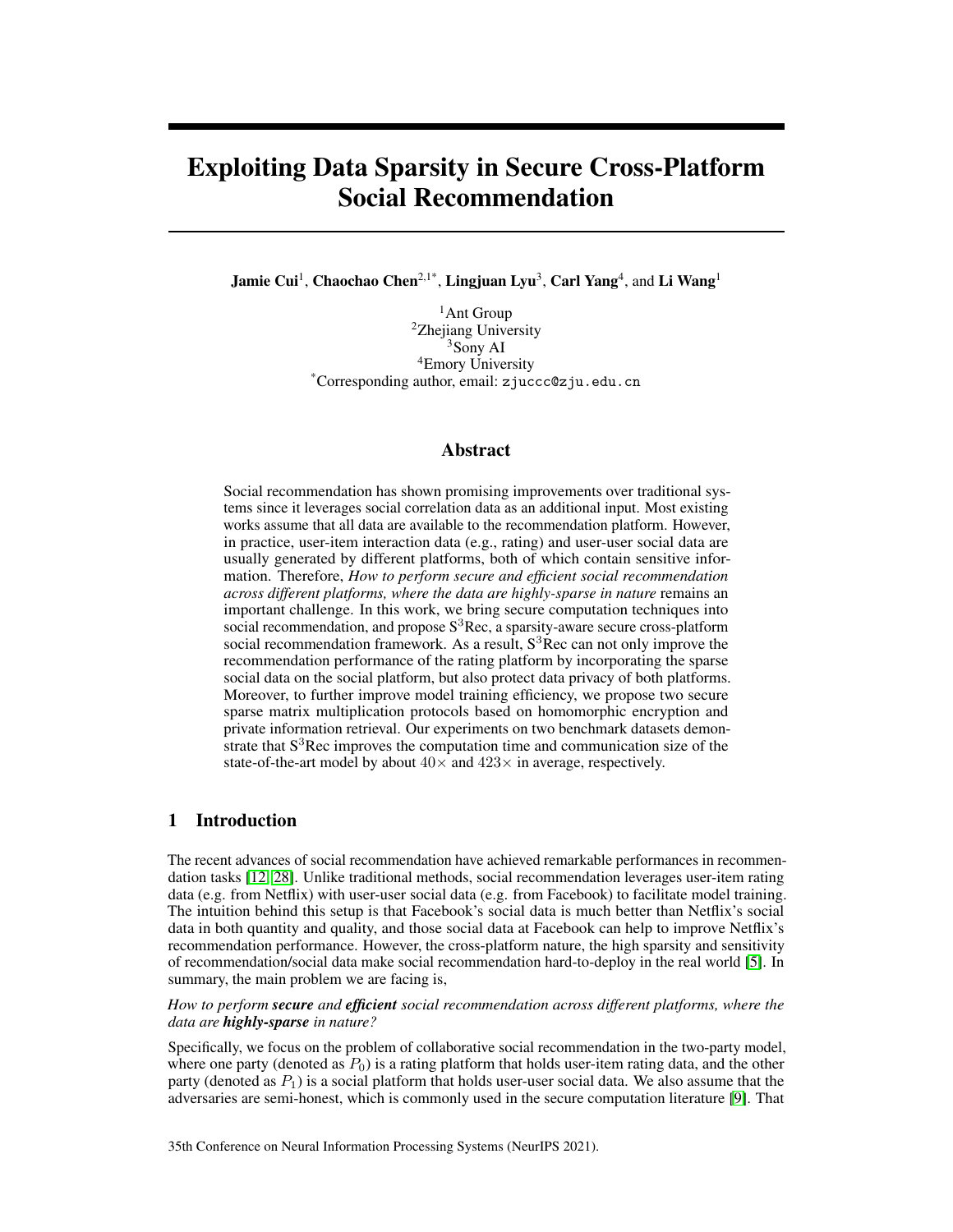is to say, the adversary will not deviate from the pre-defined protocol, but will try to learn as much information as possible from its received messages.

Choices of privacy enhancing techniques. Currently, many anonymization techniques have been used in publishing recommendation data, such as *k-anonymity* and *differential privacy* [\[11\]](#page-9-3). On the other hand, cryptographic methods like *secure multiparty computation* (MPC) [\[11\]](#page-9-3) and *homomorphic encryption* (HE) have been proposed to enable calculation on the protected data. Since k-anonymity has been demonstrated risky in practice (e.g., the re-identification attack on Netflix Prize dataset [\[22\]](#page-10-1)), and differential privacy introduces random noises to the dataset which eventually affects model accuracy [\[10,](#page-9-4) [30\]](#page-10-2), we consider they are not the ideal choice for our framework. Instead, we choose a combination of cryptographic tools (i.e., MPC and HE, but mainly MPC) which allows multiple parties to jointly compute a function depending on their private inputs while providing security guarantees.

Choices of social recommendation model. In literature, many social recommendation models have been proposed [\[8,](#page-9-5) [18,](#page-10-3) [27\]](#page-10-4) using matrix factorization or neural networks. Existing MPC-based neural network protocols [\[21,](#page-10-5) [29\]](#page-10-6) usually suffer from accuracy loss and inefficiency due to their approximation of non-linear operations. Especially for the case of social recommendation, training data could exceed to millions, and this makes NN-based model a less ideal choice. Therefore, we choose the classic social recommendation model, Soreg [\[18\]](#page-10-3), as a typical example, and present how to build a secure and efficient version of Soreg under cross-domain social recommendation scenario.

Dealing with sparse data in secure machine learning. One important property of social recommendation data is its high sparsity. Take LibraryThing dataset [\[32\]](#page-10-7) for example, its social matrix density is less than 0.02%. Recently, Schoppmann et al. introduced the ROOM framework [\[26\]](#page-10-8) for secure computation over sparse data. However, their solution only works on column-sparse or row-sparse data, and in addition, it requires secure matrix multiplication protocol (for instance, based on Beaver's multiplication triple). Chen et al. proposed a secure protocol for a sparse matrix multiplies a dense matrix [\[6\]](#page-9-6), which combines homomorphic encryption and secret sharing, but it only works well when the dense matrix is small. Different from their work, in this paper, we propose a PIR-based matrix multiplication which does not reply on pre-generated correlated randomness.

**Our framework.** In this paper, we propose  $S^3$ Rec, a sparsity-aware secure cross-platform social recommendation framework. Starting with the classic Soreg model, we observe that the training process of Soreg involves two types of calculation terms: (1) the *rating term* which could be calculated by  $P_0$  locally, and (2) the *social term* which needs to be calculated by  $P_0$  and  $P_1$  collaboratively. Therefore, the key to  $S<sup>3</sup>$  Rec is designing secure and efficient protocols for calculating the social term.

To begin with, we first let both parties perform local calculation. Then both parties invoke a secure social term calculation protocol and let  $P_0$  finally receive the plaintext social term, and update the model accordingly. In this way, the security of our protocol relies significantly on the secure social term calculation protocol (for simplicity, we refer this protocol as the 'ST-MPC' protocol), and we propose a secure instantiation and prove its security. Similarly, the efficiency of  $S<sup>3</sup>$ Rec relies heavily on the performance of ST-MPC, and at the core, it relies on the efficiency of a matrix multiplication protocol. The naïve secure matrix multiplication protocol is traditionally evaluated through Beaver's triples [\[3\]](#page-9-7), and has  $O(km^2)$  asymptotic communication complexity, where k is the dimension of latent factors and  $m$  is the number of users. To improve the communication efficiency, we propose two secure sparse matrix multiplication protocols for ST-MPC, based on two sparsity settings: (1) *insensitive sparsity*, which is a weaker variant of matrix multiplication where we assume both parties know the locations of non-zero values in the sparse matrix, and (2) *sensitive sparsity*, which is also a weaker variant of matrix multiplication, but stronger than (1), and we assume 'only' the number of zeros is public. Nevertheless, we present secure constructions for MatrixMul in both cases by leveraging two cryptography primitives called *Private Information Retrieval* (PIR) [\[1\]](#page-9-8) and *Homomorphic Encryption* (HE) [\[24\]](#page-10-9). PIR can hide the locations of the non-zero values in the sparse matrix while HE enables additions and multiplications on ciphertexts. To this end, we drop the communication complexity of secure MatrixMul to  $O(km)$  for the insensitive sparsity case and to  $O(\alpha km)$  for the sensitive sparsity case, where  $\alpha$  denotes the density of user social matrix.

Summary of our experimental results. We conduct experiments on two popularly used dataset, i.e., Epinions [\[19\]](#page-10-10) and LibraryThing [\[32\]](#page-10-7). The results demonstrate that (1)  $S<sup>3</sup>$ Rec achieves the same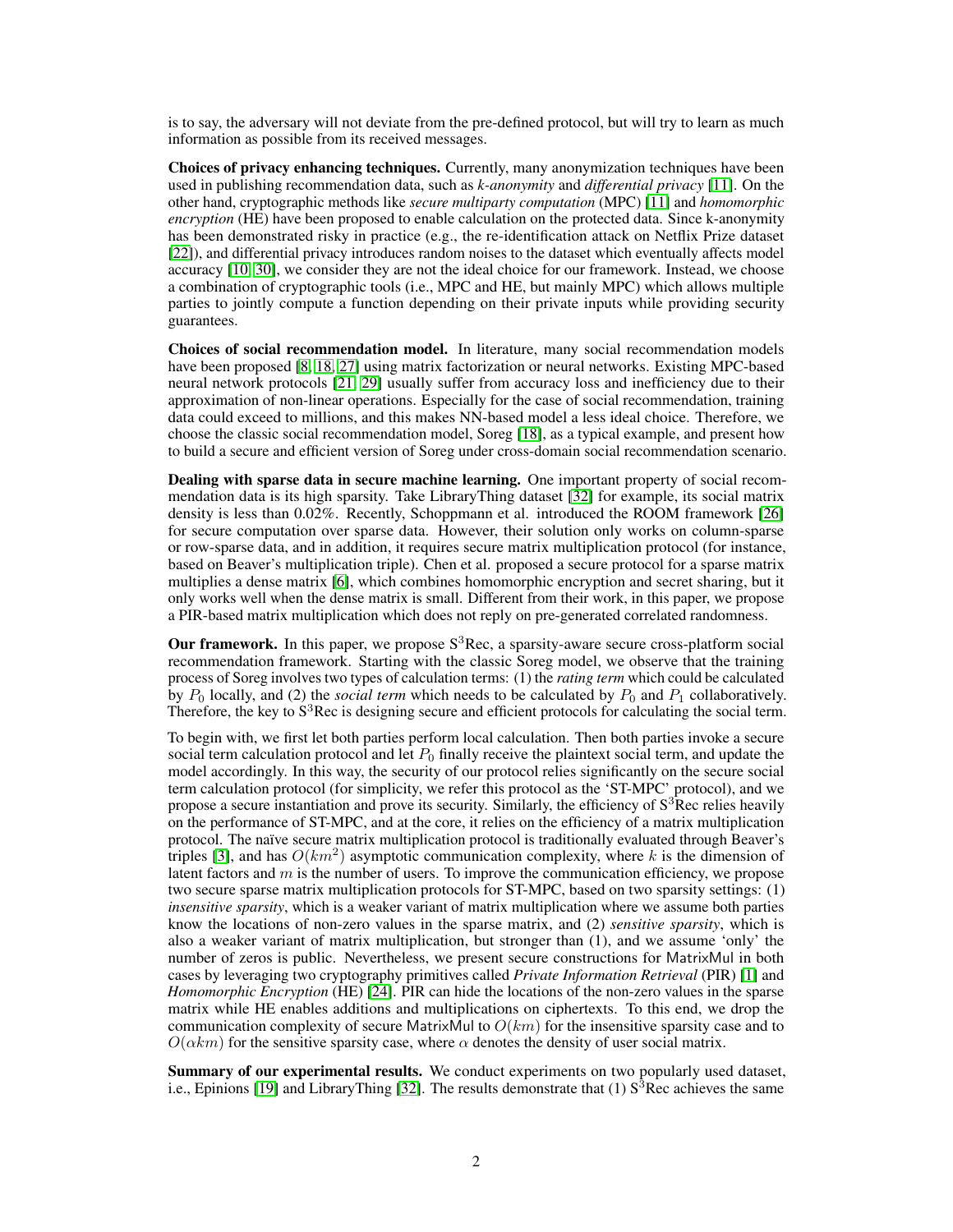performance as existing social recommendation models, and (2)  $S<sup>3</sup>$ Rec improves the computation time and communication size of the state-of-the-art (SeSoRec) by about  $40\times$  and  $423\times$  in average.

**Contributions.** We summarize our main contributions below: (1) We propose  $S^3$ Rec, a privacypreserving cross-platform social recommendation framework, which relies on a general protocol for calculating the social term securely; (2) We propose two secure sparse matrix multiplication protocols based on different sparsity visibility, i.e., insensitive sparsity and sensitive sparsity. We prove that both protocols are secure under semi-honest adversaries; and (3) We empirically evaluate the performance of  $S<sup>3</sup>$ Rec on benchmark datasets.

## 2 Tools and Recommendation Model

**Notation.** We use  $[n]$  to denote the set  $\{1, ..., n\}$ , and  $|x|$  to denote the bit length of x. In terms of MPC, we denote a secret shared value of x in  $\mathbb{Z}_N$  as  $\llbracket x \rrbracket$ , where N is a positive integer. Also, we let  $\llbracket x \rrbracket_0$  denote  $P_0$ 's share, and  $\llbracket x \rrbracket_1$  denote  $P_1$ 's share, where  $\llbracket x \rrbracket = \llbracket x \rrbracket_0 + \llbracket x \rrbracket_1 \in \mathbb{Z}_N$ . We also use  $\leftarrow$  to denote the assignment of variables, e.g.,  $x \leftarrow 4$ .

#### 2.1 Tools

In this section, we introduce several secure computation tools used in our work.

Multi-Party Computation (MPC). MPC is a cryptographic tool which enables multiple parties (say,  $n$  parties) to jointly compute a function  $f(x_1, ..., x_n)$ , where  $x_i$  is *i*-th party's private input. MPC protocols ensure that, at the end of the protocol, parties eventually learn nothing but their own input and the function output. MPC has been widely-used in secure machine learning systems such as PrivColl [\[31\]](#page-10-11) and CrypT-Flow [\[15\]](#page-9-9), most of which support a wide range of linear (e.g. addition, multiplication) and nonlinear functions (e.g. equality test, comparison). Here, we present three popular MPC protocols (addition, multiplication, and matrix multiplication), which we will use later in our protocol,

- Add( $\llbracket x \rrbracket$ ,  $\llbracket y \rrbracket$ ): Take two shares as inputs from both parties,  $P_{b \in \{0,1\}}$  locally calculate and return  $\llbracket x \rrbracket_b + \llbracket y \rrbracket_b$ .
- Mul( $\llbracket x \rrbracket$ ,  $\llbracket y \rrbracket$ ): Take two shares as inputs from both parties, then evaluate using Beaver's Triples [\[3\]](#page-9-7).

<span id="page-2-0"></span>

Figure 1: Secure matrix multiplication protocol, where Shr is a secret sharing algorithm.

Homomorphic Encryption (HE) scheme. HE is essentially a specific type of encryption scheme which allows manipulation on encrypted data. More specifically, HE involves a key pair (pk, sk), where the public key pk is used for encryption and the secret key sk is used for decryption. In this work, we use an additive HE scheme (i.e., Paillier [\[24\]](#page-10-9)) which allows the following operations:

 $Enc_{pk}(x) \oplus Enc_{pk}(y)$ : addition between two ciphertexts, returns  $z = Enc_{pk}(x + y)$ ;  $\mathsf{Enc}_{\mathsf{pk}}(x) \otimes y$ : multiplication between a ciphertext and a plaintext, returns  $z = \mathsf{Enc}_{\mathsf{pk}}(x \cdot y)$ .

Private Information Retrieval (PIR). Now, we introduce single-server PIR [\[1\]](#page-9-8). In this setting, we assume there is a server and a client, where the server holds a database  $DB = \{d_1, ..., d_n\}$  with n elements, and the client wants to retrieve  $DB_i$  while hiding the query index i from the server. Roughly, a PIR protocol consists of a tuple of algorithm (PIR.Query, PIR.Response, PIR.Extract). First, the client generates a query  $q \leftarrow PIR.Query(i)$  from an index i, and then sends query q to the server. The server then is able to generate a response  $r \leftarrow PIR$ . Response(DB, q) based on the query and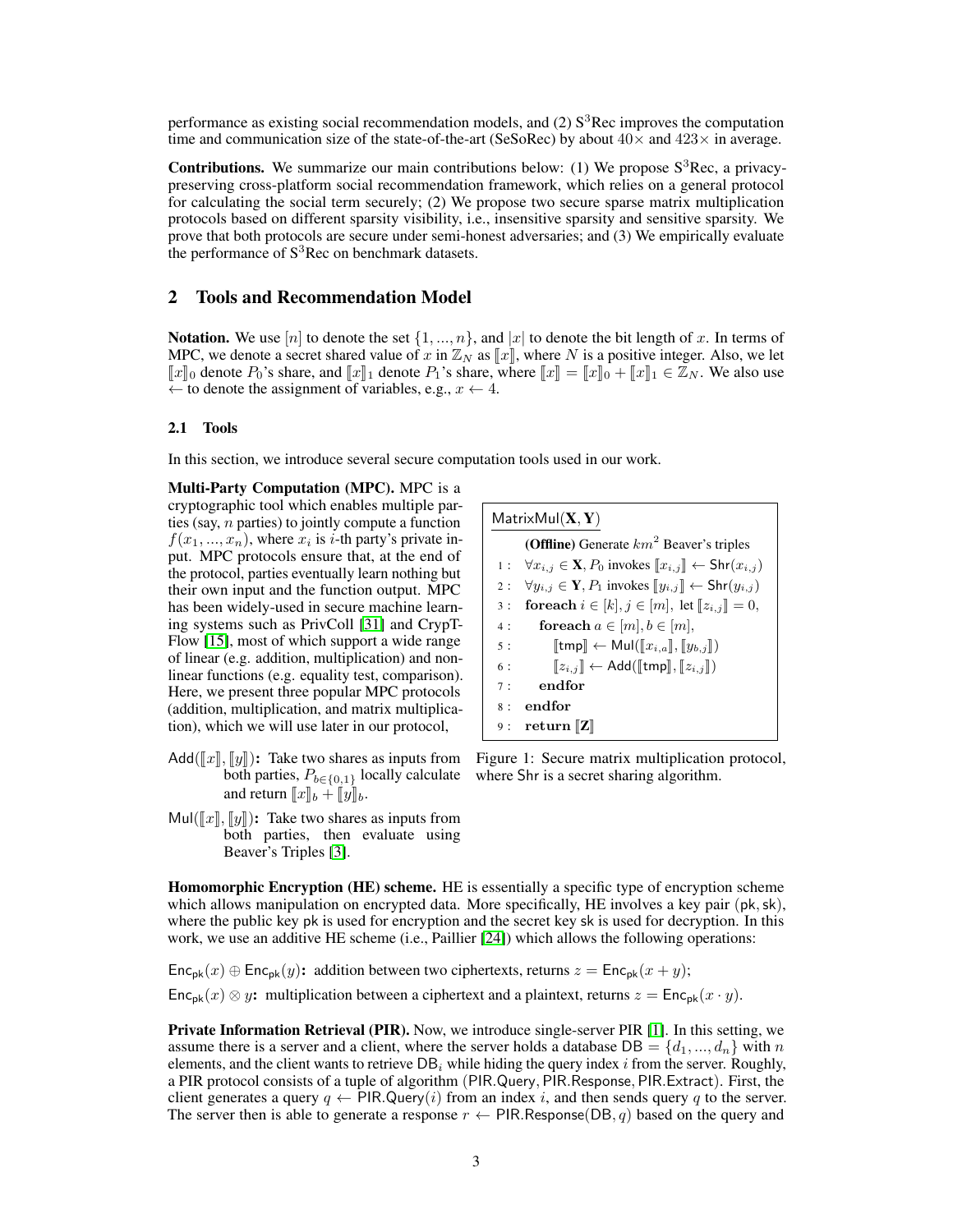database DB, and returns  $r$  to the client. Finally, the client extracts the result from server's response  $DB_i \leftarrow PIR.Extract(r).$ 

$$
\begin{array}{|l|} \hline \textbf{Client} & \textbf{Server} \\[1mm] \hline \begin{array}{cccc} q \leftarrow \text{PIR}.\text{Query}(i) & \xrightarrow{q} & \\ & \xrightarrow{r} & r \leftarrow \text{PIR}.\text{Response}(\text{DB},q) \\[1mm] \text{DB}_i \leftarrow \text{PIR}.\text{Extract}(r) & \end{array} \end{array}
$$

Figure 2: An overview of Private Information Retrieval (PIR).

#### 2.2 Recommendation model

Recall that we assume there are two platforms, a rating platform  $P_0$ , and a social platform  $P_1$ . We assume  $P_0$  holds a private rating matrix  $\mathbf{R} \in \mathbb{R}^{m \times n}$ , and  $P_1$  holds a private user social matrix  $\mathbf{S} \in \mathbb{R}^{m \times m}$ , where n and m denote the number of items and their common users, respectively. Also, we denote the user latent factor matrix as  $\mathbf{U} \in \mathbb{R}^{k \times m}$  and item latent factor matrix as  $\mathbf{V} \in \mathbb{R}^{k \times n}$ , where k is the dimension of latent factors. We further define an indication matrix  $I \in \mathbb{R}^{m \times n}$ , where  $I_{i,j}$  denotes whether user i has rated item j.

Existing work [\[27\]](#page-10-4) summarizes factorization based social recommendation models as the combination of a "basic factorization model" and a "social information model". To date, different kinds of social information models have been proposed [\[18,](#page-10-3) [14\]](#page-9-10), and their common intuition is that users with social relations tend to have similar preferences. In this work, we focus on the classic social recommendation model, i.e., Soreg [\[18\]](#page-10-3), which aims to learn U and V by minimizing the following objective function,

$$
\sum_{i=1}^{m} \sum_{j=1}^{n} \frac{1}{2} I_{i,j} \left( r_{i,j} - \mathbf{u}_{*,i}^T \mathbf{v}_{*,j} \right)^2 + \frac{\lambda}{2} \sum_{i=1}^{m} \|\mathbf{u}_{*,i}\|_F^2 + \frac{\lambda}{2} \sum_{j=1}^{n} \|\mathbf{v}_{*,j}\|_F^2 + \frac{\gamma}{2} \sum_{i=1}^{m} \sum_{f=1}^{m} s_{i,f} \|\mathbf{u}_{*,i} - \mathbf{u}_{*,f}\|_F^2,
$$
\n(1)

where the first term is the basic factorization model, the last term is the social information model, and the middle two terms are regularizers,  $\|\cdot\|_F^2$  is the Frobenius norm,  $\lambda$  and  $\gamma$  are hyper-parameters. If we denote  $\mathbf{D} \in \mathbb{R}^{m \times m}$  as a diagonal matrix with diagonal element  $d_b = \sum_{c=1}^{m} s_{b,c}$  and  $\mathbf{E} \in \mathbb{R}^{m \times m}$ as a diagonal matrix with diagonal element  $e_i = \sum_{b=1}^{m} s_{b,i}$ . The gradients of  $\mathcal{L}$  in Eq. [\(1\)](#page-3-0) with respect to U and V are,

<span id="page-3-2"></span><span id="page-3-1"></span>
$$
\frac{\partial \mathcal{L}}{\partial \mathbf{U}} = -\mathbf{V} \left( \left( \mathbf{R} - \mathbf{U}^T \mathbf{V} \right)^T \circ \mathbf{I} \right) + \lambda \mathbf{U} + \underbrace{\frac{\gamma}{2} \mathbf{U} (\mathbf{D}^T + \mathbf{E}^T) - \gamma \mathbf{U} \mathbf{S}^T}_{\text{Bating term: computed by } P_0 \text{ locally}}, \qquad (2)
$$

<span id="page-3-0"></span>
$$
\frac{\partial \mathcal{L}}{\partial \mathbf{V}} = -\mathbf{U} \left( \left( \mathbf{R} - \mathbf{U}^T \mathbf{V} \right)^T \circ \mathbf{I} \right) + \lambda \mathbf{V}
$$
\nRating term: computed by  $P_0$  locally

\n
$$
(3)
$$

### 3 Framework

We summarize our proposed  $S^3$ Rec framework in Figure [3.](#page-4-0) To begin with, we assume that party  $P_0$  holds the rating matrix **R** and  $P_1$  holds the social matrix **S**. At first,  $P_0$  randomly initializes  $\mathbf{U} \leftarrow \mathbb{R}^{k \times m}$  and  $\mathbf{V} \leftarrow \mathbb{R}^{k \times n}$ . Then, for each iteration (while the model dose not coverage), we let  $P_0$  and  $P_1$  jointly evaluate the social term defined in Eq [2.](#page-3-1)  $P_0$  then locally calculates the rating term in Eq [2](#page-3-1) and Eq [3,](#page-3-2) as well as  $\partial \mathcal{L}/\partial \mathbf{U}$  and  $\partial \mathcal{L}/\partial \mathbf{V}$ . Party  $P_0$  then locally updates U and V accordingly and ends the iteration.

Communication efficiency. In our framework, the only communication between two parties occurs in the ST-MPC protocol. Since we choose additive secret sharing, the Add protocol contains only local computation, we claim that the communication efficiency of  $S<sup>3</sup>$ Rec significantly relies on the efficiency of matrix multiplication protocol. We give a popular MatrixMul protocol in Figure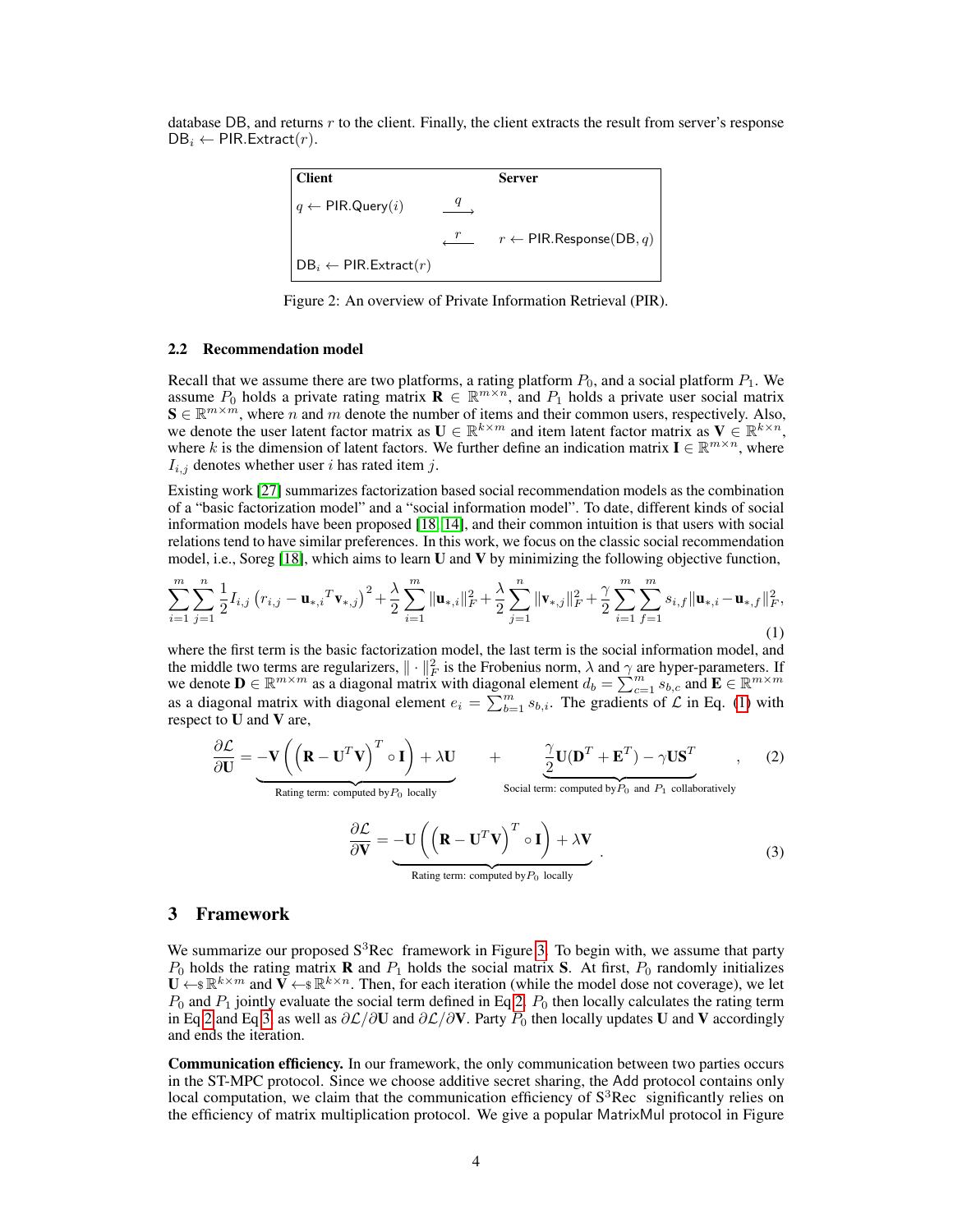<span id="page-4-0"></span>

|       | <b>Global Parameter:</b> Regularization strength $\gamma$ , and learning rate $\theta$ .                                     |  |                                                                                                                       |  |  |  |  |  |  |  |
|-------|------------------------------------------------------------------------------------------------------------------------------|--|-----------------------------------------------------------------------------------------------------------------------|--|--|--|--|--|--|--|
|       | <b>Input:</b> Private rating matrix <b>R</b> from platform $P_0$ , private user social matrix <b>S</b> from platform $P_1$ . |  |                                                                                                                       |  |  |  |  |  |  |  |
|       | <b>Output:</b> Platform $P_0$ receives the user latent matrix U and item latent matrix V.                                    |  |                                                                                                                       |  |  |  |  |  |  |  |
| $1$ : | Platform $P_0$ initializes U and V.<br>$ST-MPC(\gamma, U, D, E, S)$                                                          |  |                                                                                                                       |  |  |  |  |  |  |  |
| 2:    | while not coverage.                                                                                                          |  |                                                                                                                       |  |  |  |  |  |  |  |
| 3:    | $P_0$ and $P_1$ securely calculate the social term $\leftarrow$                                                              |  | 1: $[\mathbf{R}_0] \leftarrow$ MatrixMul $(\gamma \mathbf{U}/2, \mathbf{D}^T + \mathbf{E}^T)$                         |  |  |  |  |  |  |  |
| 4 :   | $P_0$ locally computes the rating terms                                                                                      |  | 2: $[\mathbf{R}_1] \leftarrow$ MatrixMul $(-\gamma \mathbf{U}, \mathbf{S}^T)$                                         |  |  |  |  |  |  |  |
| 5:    | $P_0$ locally updates U by $\mathbf{U} \leftarrow \mathbf{U} - \theta \cdot \partial \mathcal{L}/\partial \mathbf{U}$        |  | $3: \quad [\mathbb{R}] \leftarrow \text{Add}(\llbracket \mathbf{R}_0 \rrbracket, \llbracket \mathbf{R}_1 \rrbracket)$ |  |  |  |  |  |  |  |
| 6 :   | $P_0$ locally updates <b>V</b> by $V \leftarrow V - \theta \cdot \partial \mathcal{L}/\partial V$                            |  | 4: return Rec( $\left[\mathbf{R}\right]$ ) to $P_0$                                                                   |  |  |  |  |  |  |  |
| 7:    | endwhile                                                                                                                     |  |                                                                                                                       |  |  |  |  |  |  |  |
| 8 :   | return U and V to platform $P_0$                                                                                             |  |                                                                                                                       |  |  |  |  |  |  |  |

Figure 3: Our proposed  $S^3$ Rec framework, where MatrixMul stands for secure matrix multiplication protocol, Add stands for secure add protocol, Rec stands for reconstruction protocol for secret sharing.

[1](#page-2-0) and analyze its efficiency in our framework. The protocol in Figure [1](#page-2-0) requires  $km^2 \log_2 N$  bit online communication, where  $m$  is the number of users and  $k$  is the dimension of latent factors. As for the usual case where the number of users is  $\approx 10^4$ ,  $k = 10$ , and  $\log_N = 64$ , one invocation of MatrixMul protocol would have a total communication of around 7.4GB. Considering 100 iterations of our framework, this leads to  $\approx 1491\text{GB}$  communication, which is impractical. Fortunately, the social matrices (D, E, and S) are highly sparse in social recommendation. In the following section, we propose a PIR-based sparse matrix multiplication protocol with better communication efficiency.

#### 3.1 Secure sparse matrix multiplication

Essentially, any matrix could be represented by a value vector and a location vector, where the value vector contains all non-zero values and the location vector contains locations of those values. That is, a sparse matrix  $\mathbf{Y} \in \mathbb{R}^{m \times m}$  can be represented by a pair of vectors  $(l_y \in \mathbb{N}_{m^2}^t, v_y \in \mathbb{R}^t)$ , where t is the number of non-zero values in  $Y$ .

Dense-sparse matrix multiplication. Considering the case where  $\mathbf{X} \in \mathbb{R}^{k \times m}$  is the dense matrix from  $P_0$  and  $\mathbf{Y} \in \mathbb{R}^{m \times m}$ is the sparse matrix from  $P_1$ . Now we consider the following two cases.

*Case 1: insensitive sparsity, i.e., insensitive*  $l_y$  *and sensitive*  $v_y$ . This refers to the case where the locations of zero values are public or contain no sensitive information. Take the social matrices  $(D \text{ and } E)$  for example, both of them are diagonal, and thus the location vector is insensitive while the value vector is still sensitive.

Our protocol mainly works as follows. First,  $P_0$  and  $P_1$  parse **X** and Y into two tables  $T_x$  and  $T_y$  separately, where the value set of each bin in  $T_x$  is a subset of one row in **X**, that is,  $T_x(i) \subseteq$  $x_{i,*}$ . Similarly, bin set in  $T_y$  is a subset of one column in **Y**,  $T_y(i) \subseteq y_{*,i}$ . The intuition behind is to use bins to contain only

<span id="page-4-1"></span>

Figure 4: Matrix multiplication with insensitive sparsity.

the necessary values needed to calculate the output value (which means filter out the zero multiplies in each bin). Take the first bin for example (that is,  $T_x(0)$  and  $T_y(0)$ ), for  $j \in [m]$ ,  $T_x(0)$  contains all  $x_{0,i}$  where  $y_{i,0}$  is a non-zero value, and  $T_u(0)$  contains all non-zero  $y_{i,0}$ . In order to get the final result, we perform the secure inner product protocol on  $T_x(0)$  and  $T_y(0)$ , and denote the result as  $[z_{0.0}]$ . We show the high level idea in Figure [4.](#page-4-1) By doing this, our protocol concretely consumes  $k|l_u|$  Beaver's triples and therefore has  $O(k|l_u|)$  online communication complexity. Figure [5](#page-5-0) shows the technical details of our proposed protocol for case 1. For Line 1 in ST-MPC (Figure [3\)](#page-4-0), clearly both parties know that **D** and **E** are diagonal matrices, that is,  $|l_y| = m$ . Therefore, our proposed protocol in Figure [4](#page-4-1) can drop the complexity from  $O(km^2)$  to  $O(km)$ .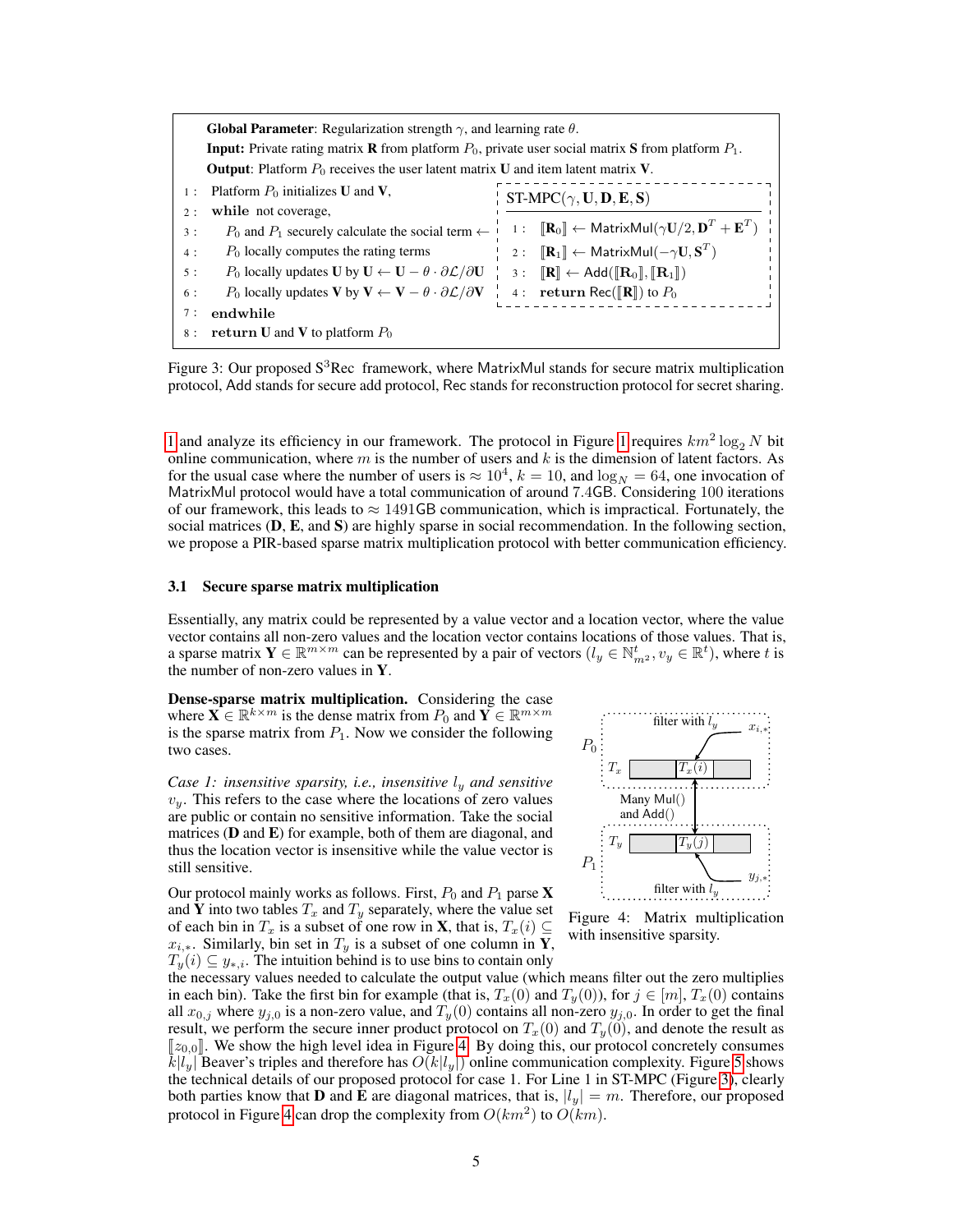<span id="page-5-0"></span>MatrixMul $(X, Y)$  with insensitive sparsity

(Offline) Generate  $km^2$  Beaver's triples 1 : ∀ $(i, j) \in l_y, P_1$  pushes  $y_{i,j}$  into  $T_y(j)$ 2 : for  $j \in [k]$  do

3 :  $P_1$  lets  $T_y = \emptyset$ 

4 :  $\forall a \in [m], b \in [m],$  if  $(i, a) \in l_y, P_0$  pushes  $x_{a,b}$  into  $T_x(a)$ 

5 : for  $j \in [m]$  do

6 : Both parties let  $[z_{i,j}] = 0$ , then, for all values  $v \in T_x(i)$ ,  $u \in T_y(j)$ <br>7 :  $P_0$  invokes  $\llbracket v \rrbracket \leftarrow \text{Shr}(v)$ .  $P_1$  invokes  $\llbracket v \rrbracket \leftarrow \text{Shr}(u)$ 

7 :  $P_0$  invokes  $[v] \leftarrow \text{Shr}(v), P_1$  invokes  $[v] \leftarrow \text{Shr}(u)$ <br>8 :  $[z_{i,j}] = \text{Add}(\text{Mul}([v], [u]), [z_{i,j}])$ 

 $[[z_{i,j}]$  = Add(Mul( $[[v], [[u]]$ ),  $[[z_{i,j}]]$ )

$$
9: \qquad \textbf{end} \quad
$$

10 : endfor

MatrixMul $(X, Y)$  with sensitive sparsity

(Offline)  $P_0$  generates an additive HE key pair (pk, sk), then sends pk to  $P_1$ 

1 :  $\forall i \in [k], j \in [m], P_0$  lets  $e_{i,j} = \text{Enc}(\text{pk}, x_{i,j})$ , and lets **E** be the encrypted matrix

2 :  $\forall (i, j) \in l_y, P_1$  pushes  $y_{i,j}$  into  $T_y(j)$ , also,  $P_1$  invokes  $q_{i,j} \leftarrow$  PIR. Query $(i + jk)$ 

- $3: P_1$  sends the query set (denoted as **q**) to  $P_0$
- 4 :  $\forall q_{i,j} \in \mathbf{q}, P_0$  invokes  $r_{i,j} \leftarrow$  PIR. Response  $(\mathbf{E}, q_{i,j})$ .
- 5 :  $P_0$  sends the response set (denoted as **r**) to  $P_1$
- 6 :  $\forall r_{i,j} \in \mathbf{r}, P_1$  invokes  $e_{i,j} \leftarrow \textsf{PIR}.\textsf{Extract}(r_{i,j})$  and pushes  $e_{i,j}$  to  $T'_e(i)$
- 7 : for  $i \in [k], j \in [m]$  do
- 8 : P<sub>0</sub> lets  $\beta_{i,j} = \text{Enc}_{pk}(0)$
- 9 :  $\forall v \in T'_e(i), u \in T_y(j), P_0$  invokes  $\beta_{i,j} = v \otimes u \oplus \beta_{i,j}$
- 10 : P<sub>0</sub> samples random numbers  $g_{i,j} \leftarrow \mathcal{Z}_{\delta}$ , then lets $\beta_{i,j} = g_{i,j} \oplus \beta_{i,j}$
- 11 :  $P_0$  sends  $\beta_{i,j}$  to  $P_1$ , then lets $[z_{i,j}]_0 = -g_{i,j}$
- 12 : endfor 13 : P<sub>0</sub>decrypts all receving messages and lets  $[z_{i,j}]_1 = \text{Dec}_{\text{sk}}(\beta_{i,j})$
- 14 :  $\operatorname{return} \llbracket Z \rrbracket$

Figure 5: Dense-sparse MatrixMul $(X, Y)$  with insensitive and sensitive sparsity protocols, where we have  $\mathbf{X} \in \mathbb{R}^{k \times m}$ ,  $\mathbf{Y} \in \mathbb{R}^{m \times m}$ .

Lemma 1. *The first protocol in Figure [5](#page-5-0) is secure against semi-honest adversary if we assume the existence of secure addition and multiplication semi-honest MPC protocols.*

*Proof.* Please find the proof in the Technical Appendix.

 $\Box$ 

*Case 2: sensitive sparsity, i.e., sensitive*  $l_y$  *and sensitive*  $v_y$ . For a more general case, where both the location vector and the value vector contain sensitive information. Take the social matrix S for instance, its location vector indicates the existence of a social relation between two users, its value vector further shows the strength of their relation, and both of which are sensitive.

In this case, both the dense matrix  $\bf{X}$  and the entire sparse matrix  $\bf{Y}$  are sensitive. Following the idea in case 1, the matrix multiplication protocol should first generate  $T_x, T_y$  according to  $v_x, v_y$  and  $l_y$ , and then perform the inner product multiplication for each aligned bins in  $T_x, T_y$ . Still,  $P_1$  can generate  $T_y$  according to its own inputs  $v_y, l_y$ . However,  $P_0$  cannot generate  $T_x$  directly, since  $v_x$  is kept by itself while  $l_y$  is held by  $P_1$ . We make a communication and computation trade-off by leveraging PIR techniques, and as a result, our PIR-based approach has lower concrete communication, and overall is faster than the baseline protocol.

We show the high-level idea of our PIR-based protocol in Figure [6.](#page-6-0) The intuition behind is to let  $P_1$ obliviously filter each bin in  $T_x$  since both value vector and location vector are sensitive. In summary,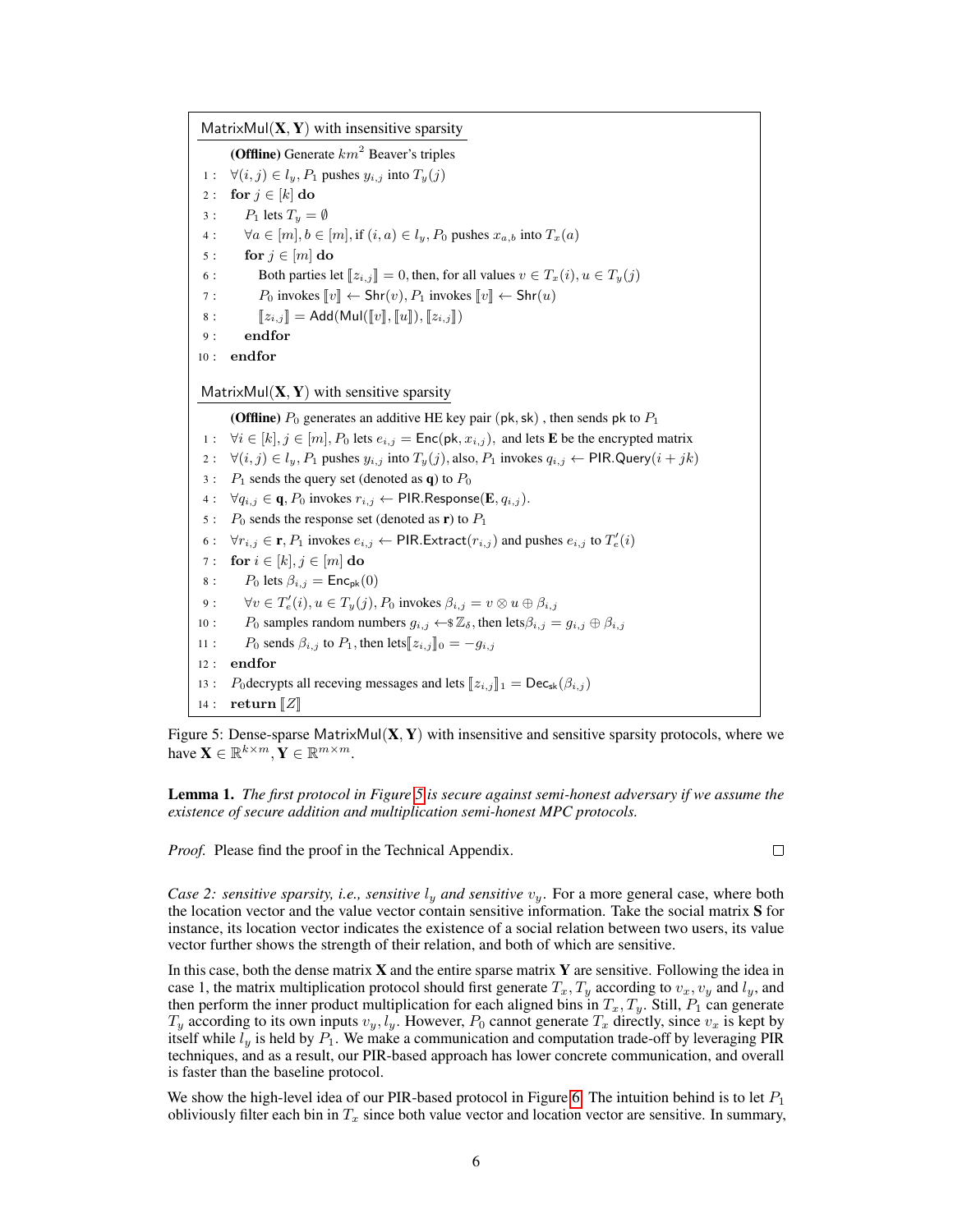first  $P_0$  encrypts all the values in  $T_x$ , the encrypted table is denoted as  $T_e$ . Then  $P_1$  and  $P_0$  invoke PIR protocol, where  $P_0$  acts as server and sets  $T_e$  as PIR database,  $P_1$  acts as client and parses  $l_y$  to many PIR queries. At the end of PIR protocol,  $P_1$  receives the encrypted and filtered table  $T'_e$ . Afterwards  $P_1$  performs secure inner product evaluation. By doing this, the communication complexity drops from  $O(km^2)$  to  $O(\alpha k m)$ , compared with the simple solution. The details of our protocol are shown in Figure [5.](#page-5-0) For Line 2 in ST-MPC (Figure [3\)](#page-4-0), the social matrix (S) is sparse in nature, and thus our proposed protocol in Figure [6](#page-6-0) can significantly improve its efficiency. In summary, with our proposed two secure MatrixMul protocols, one can securely calculate the social term efficiently. For instance, again considering the social recommendation with  $\approx 10^4$  users, our proposal only requires a total of  $\approx$  3.6GB communication for each iteration.

Lemma 2. *The second protocol in Figure [5](#page-5-0) is secure against semi-honest adversary with the leakage of*  $|l_y|$  *if we assume the existence of a secure PIR protocol.* 

*Proof.* Please find the proof in the Technical Appendix.

#### 3.2 Security discussions of the social term

In S<sup>3</sup>Rec, two parties jointly calculate the social term  $\gamma \mathbf{U}(\mathbf{D}^T + \mathbf{D})$  $\mathbf{E}^T)/2 - \gamma \mathbf{U} \mathbf{S}^T$  and then reveal the social term to  $P_0$  (see Eq. [\(2\)](#page-3-1)). The security of  $S^3$ Rec relies on whether  $P_0$  can resolve the social matrix  $S<sup>T</sup>$  given its own inputs U and the social term. We claim that this is difficult because, the number of equations  $T$  (#epoch, 100 in our experiments) is much smaller than that of the variables  $n$  (#user, much more than 100 in practice), which indicates that there are infinite solutions for this. In practice,  $T < n$  can be easily satisfied for both the social platform and the rating platform. The reasons are two-folds. First, our proposed framework is secure against a semi-honest adversary (which is a popular threat model in the secure computation literature), i.e., both platforms will strictly follow the protocol execution. Second, the number of items whose size/scale is usually large and publicly-known in practice. Therefore, both platforms can agree on an iteration number T such that  $T < n$ ,

<span id="page-6-0"></span>

Figure 6: Matrix multiplication with sensitive sparsity.

before running our proposed framework. Each platform can shut down the program if it reaches the pre-defined number of iterations. Moreover, the reveal of the social term to  $P_0$  could be avoided by taking the whole model training procedure as an MPC functionality and designing a complicated protocol for it. Inevitably, such protocol introduces impractical communication costs, and we leave how to solve this efficiently as a future work.

## 4 Experiments

Our experiments intend to answer the following questions.  $Q1$ : How do the social recommendation models using both rating data on  $P_0$  and social data on  $P_1$  outperform the model that only uses rating data on  $P_0$  (Section [4\)](#page-8-0)? **Q2:** How does our model perform compared with SeSoRec (Section 4)? **Q3:** How does the social data sparsity affect the performance of SeSoRec and our model (Section [4\)](#page-8-0)?

Implementation and setup. We run our experiments on a machine with 4-Core 2.4GHz Intel Core i5 with 16G memory, we compile our program using a modern C++ compiler (with support for C++ standard 17). In addition, our tests were run in a local network, with  $\approx$  3ms network latency. For additive HE scheme, we choose the implementation of libpaillier<sup>[1](#page-6-1)</sup>. Also, we use Seal-PIR<sup>[2](#page-6-2)</sup> with same parameter setting as the original paper [\[1\]](#page-9-8). For security, we choose 128-bit computational security and 40-bit statistical security as recommended by NIST [\[2\]](#page-9-11). Similarly we leverage the generic ABY library<sup>[3](#page-6-3)</sup> to implement SeSoRec [\[5\]](#page-9-1) and MPC building blocks such as addition, multiplication, and truncation. In particular, we choose 64-bit secret sharing in all our experiments.

<span id="page-6-1"></span><sup>1</sup> libpaillier: http://acsc.cs.utexas.edu/libpaillier/, GPL license

<span id="page-6-2"></span><sup>&</sup>lt;sup>2</sup>Seal-PIR: https://github.com/microsoft/SealPIR, MIT license

<span id="page-6-3"></span><sup>3</sup>ABY: https://github.com/encryptogroup/ABY, LGPL license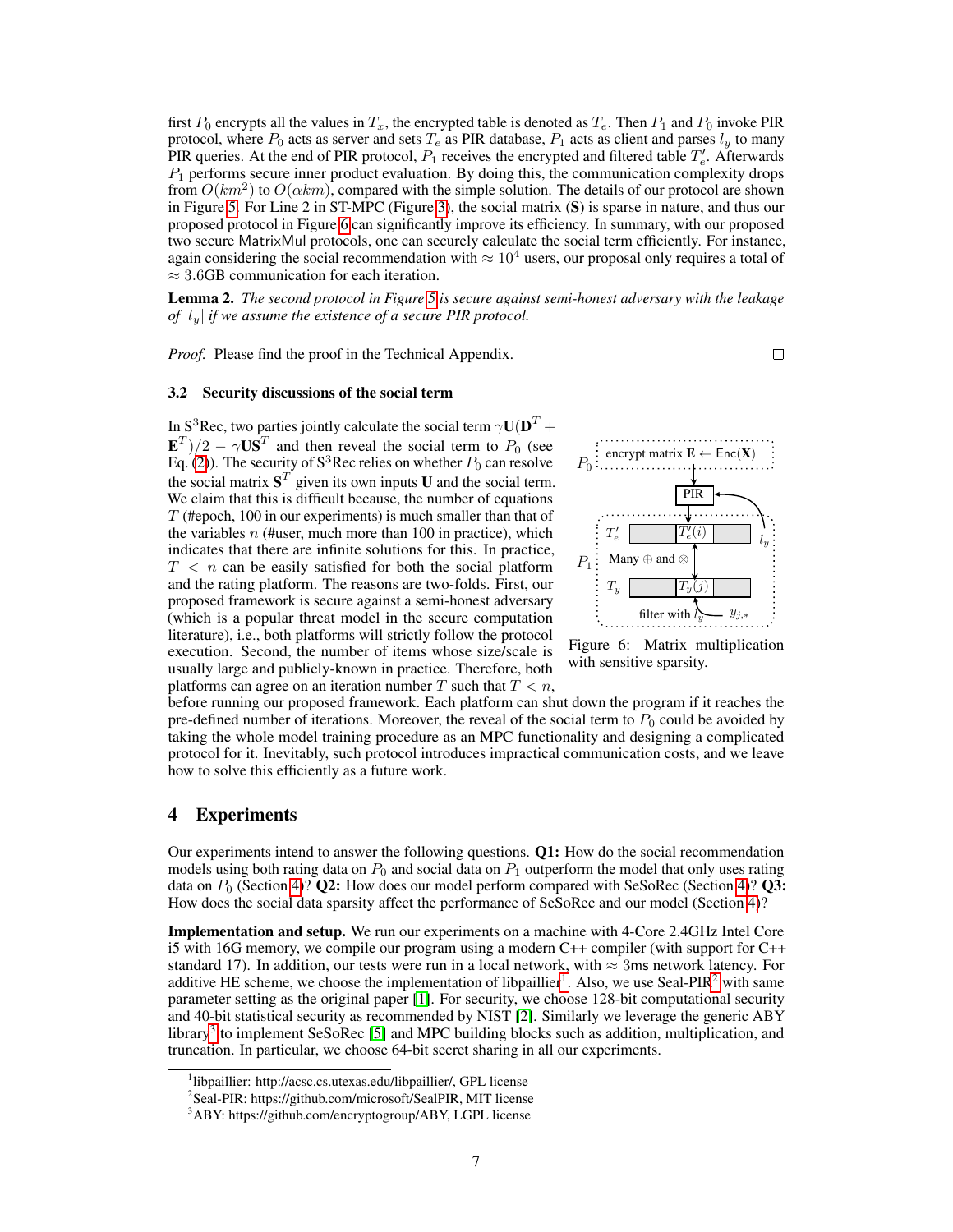Dataset. We choose two popular benchmark datasets to evaluate the performance of our proposed model, i.e., Epinions [\[19\]](#page-10-10) and LibraryThing (Lthing) [\[32\]](#page-10-7), both of which are popularly used for evaluating social recommendation tasks. Following existing work [\[5\]](#page-9-1), we remove the users and items that have less than 15 interactions for both datasets. We summarize the statistics of both datasets after process in Table [1.](#page-7-0) Notice that we assume users' rating data are located at  $P_0$ , users' social data are located at  $P_1$ , and  $P_0$  and  $P_1$  share the same user set.

Table 1: Dataset statistics.

<span id="page-7-0"></span>

| Dataset  | #user  | #item  | #rating | rating density | #social relation social density |          |
|----------|--------|--------|---------|----------------|---------------------------------|----------|
| Epinions | 11.500 | 7.596  | 283.319 | $0.32\%$       | 275.117                         | $0.21\%$ |
| Lthing   | 15.039 | 14.957 | 529.992 | $0.24\%$       | 44.710                          | $0.02\%$ |

**Comparison Methods.** We compare  $S^3$  Rec with the following classic and state-of-the-art models:

- $-$  *MF* [\[20\]](#page-10-12) is a classic matrix factorization model that only uses rating data on  $P_0$ , i.e., when  $\gamma = 0$ for  $S^3$ Rec.
- *Soreg* [\[18\]](#page-10-3) is a classic social recommendation model, which does not consider data privacy and assumes both rating data and social data are available on  $P_0$ .
- *SeSoRec* [\[5\]](#page-9-1) tries to solve the privacy-preserving cross-platform social recommendation problem, but suffers from security and efficiency problem.

**Hyper-parameters.** For all the model, during comparison, we set  $k = 10$ . We tune learning rate  $\theta$ and regularizer parameter  $\lambda$  in  $\{10^{-3}, 10^{-2}, ..., 10^{1}\}$  to achieve their best values. We also report the effect of K on model performance.

Metrics. We will evaluate both accuracy and efficiency of our proposed model. For accuracy, we choose Root Mean Square Error (RMSE) as the evaluation metric, since ratings range in [0, 5]. For efficiency, we report the computation time (in seconds) and the communication size between  $P_0$  and  $P_1$  (in gigabytes), if has, for all the models. We use five-fold cross-validation during experiments.

Performance Comparison. We first compare the model performances in terms of accuracy (RMSE) and efficiency (total time and communication). Table [2](#page-8-1) shows the time and communication for each epoch, where time is shown in seconds, and communication is shown in GB.

From those Tables, we find that: (1) the use of social information can indeed improve the recommendation performance of the rating platform, e.g., 1.193 vs. 1.062 and 0.927 vs. 0.098 in terms of RMSE on Epinions and Lthing, respectively. This result is consistent with existing work from [\[18,](#page-10-3) [5\]](#page-9-1); (2) despite the same RMSE as SeSoRec and Soreg,  $S<sup>3</sup>$ Rec significantly improves the efficiency of SeSoRec, especially on the more sparse Lthing dataset, reducing the total time for one epoch from around 4.5 hours to around 4.5 minutes, and reducing the total communication from nearly 1.3TB to around 2.2GB. This yields an improvement of  $18.57\times$  faster, and  $224.8\times$  less communication on Epinions and  $61.37\times$  faster and  $620.2\times$  less communication on Lthing, respectively.

**Effect of Social Data Sparsity.** Next, we try to study the effect of social data sparsity on training efficiency. In order to do this, we sample the social relation of both datasets with a rate of 0.8, 0.6, and 0.4. As the result, the RMSEs of both SeSoRec and  $S<sup>3</sup>$ Rec decrease to 1.0932, 1.1373, 1.1751 on Epinions dataset, and 0.9112, 0.9187, 0.9210 on Lthing dataset. The rational behind is that recommendation performance decreases with the number of social relations. We also report the efficiency of both models on Epinions and Lthing datasets in Table [3.](#page-8-0) From it, we can find that the computation time and communication size of SeSoRec are constant no mater what the sample rate is. In contrast, the computation time and communication size of  $S<sup>3</sup>$ Rec decrease linearly with sample rate. This result benefits from that  $S<sup>3</sup>$ Rec can deal with sparse social data with our proposed sparse matrix multiplication protocols.

**Effect of**  $k$ . For efficiency, we report the running time and communication size of SeSoRec and PriorRec w.r.t  $k$  in Table [4,](#page-8-2) where we use the Epinions dataset. From it, we can get that in average, S<sup>3</sup>Rec improves SeSoRec 18.6x in terms of total running time and 225x in terms of communication. More specifically, we observe that (1) the total running time of both SeSoRec and PriorRec increase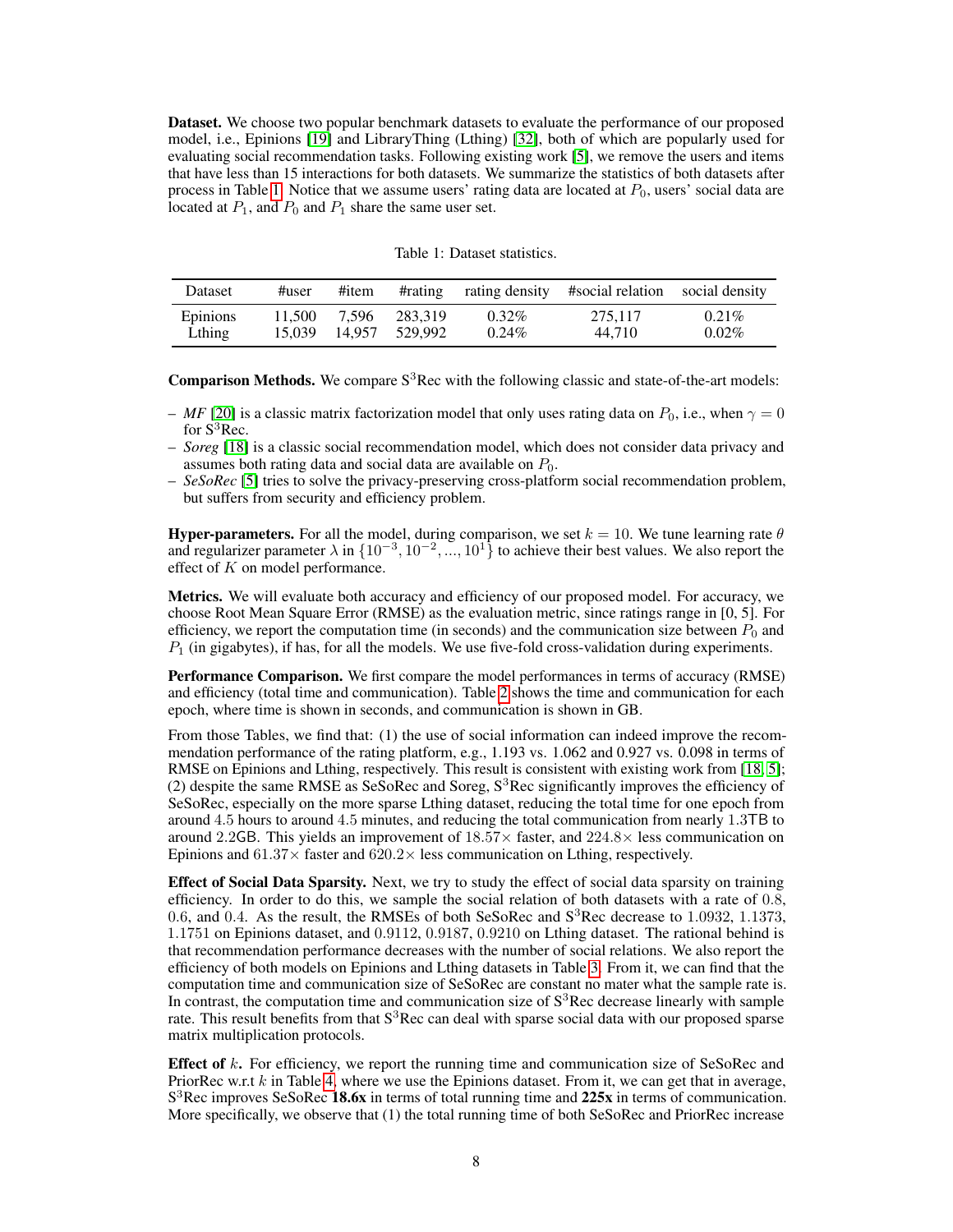<span id="page-8-1"></span>Table 2: Comparison results of different models in terms of model accuracy (in RMSE), running time (in seconds), and communication size (in GB), on Epinions and Lthing datasets.

| Models            | Epinions dataset         |                          |         |           | Lthing dataset           |       |         |              |
|-------------------|--------------------------|--------------------------|---------|-----------|--------------------------|-------|---------|--------------|
|                   | MF                       | Soreg                    | SeSoRec | $S^3$ Rec | MF                       | Soreg | SeSoRec | $S^3$ Rec    |
| <b>RMSE</b>       | 1.193                    | 1.062                    | 1.062   | 1.062     | 0.927                    | 0.908 | 0.908   | 0.908        |
| Offline Time      | $\overline{\phantom{a}}$ | -                        | 7.271   | 10.86     | $\overline{a}$           | -     | 14,450  | 8.912        |
| <b>Total Time</b> | 3.846                    | 40.50                    | 7.799   | 419.9     | 9.596                    | 57.76 | 16.084  | 262.1        |
| Offline Comm.     |                          | ۰                        | 788.3   | $\bf{0}$  | $\overline{\phantom{a}}$ | -     | 1.348   | $\mathbf{0}$ |
| Total Comm.       |                          | $\overline{\phantom{0}}$ | 798.6   | 3.552     | $\overline{\phantom{a}}$ | -     | 1.365   | 2.201        |

<span id="page-8-0"></span>Table 3: Comparison results by varying social data sparsity on Epinions and Lthing datasets.

| Metric              | Models        |          | Epinions |          |          | Lthing   |          |  |
|---------------------|---------------|----------|----------|----------|----------|----------|----------|--|
|                     |               | 0.4      | 0.6      | 0.8      | 0.4      | 0.6      | 0.8      |  |
| Total time          | SesoRec       | 7.799    | 7.799    | 7.799    | 16,084   | 16,084   | 16,084   |  |
| (Seconds)           | $S^3$ Rec     | 366.3    | 381.2    | 401.8    | 194      | 217      | 238      |  |
|                     | (Improvement) | (21.29x) | (20.46x) | (19.41x) | (82.91x) | (74.12x) | (67.58x) |  |
| Total communication | SesoRec       | 798      | 798      | 798      | 1,366    | 1,366    | 1,366    |  |
| (GB)                | $S^3$ Rec     | 3.12     | 3.29     | 3.46     | 1.62     | 1.82     | 2.01     |  |
|                     | (Improvement) | (255x)   | (243x)   | (231x)   | (843x)   | (751x)   | (680x)   |  |

<span id="page-8-2"></span>Table 4: Effect of  $k$  on running time and communication size on Epinions dataset.

|        | SeSoRec |        |                   |          | $S^3$ Rec |                   |
|--------|---------|--------|-------------------|----------|-----------|-------------------|
| $k=10$ |         |        |                   | $k=10$   |           |                   |
| 7.271  | 12.651  | 17.676 |                   | 10.86    | 9.667     | 9.815             |
| 7.799  | 13.565  | 19.585 |                   | 419.9    | 449.6     | 527.4             |
| 788.3  | 1.182   | 1.577  |                   | $\theta$ |           | $\Omega$ .        |
| 798.6  | 1.198   | 1.597  |                   | 3.552    | 3.552     | 3.552             |
|        |         |        | $k = 15$ $k = 20$ |          |           | $k = 15$ $k = 20$ |

with k, but the increase rate of  $S^3$ Rec is slower than that of SeSoRec; (2) the communication size of SeSoRec increases with k, in contrast, the communication size of  $S<sup>3</sup>$ Rec is constant. This result demonstrates that our proposed  $S<sup>3</sup>$ Rec has better scalability than SeSoRec in terms of both running time and communication size.

## 5 Related Work

Traditional recommender systems that only consider user-item rating information suffer from severe data sparsity problem [\[20\]](#page-10-12). On the one hand, researchers extensively incorporate other kinds of information, e.g., social [\[27\]](#page-10-4), review [\[25\]](#page-10-13), location [\[16\]](#page-10-14), and time [\[7\]](#page-9-12), to further improve recommendation performance. On the other hand, existing studies begin to explore information on multiple platforms or domains to address the data sparsity problem in recommender systems, i.e., cross-platform and cross-domain recommendation [\[17,](#page-10-15) [34,](#page-10-16) [33\]](#page-10-17). However, most of them cannot solve the data isolation problem in practice.

So far, there has been several work that may be applied for privacy-preserving cross-domain recommendations. For example, [\[23\]](#page-10-18) applied garbled circuits for secure matrix factorization, and it has high security but low efficiency. Chai et al. [\[4\]](#page-9-13) adopted homomorphic encryption for federated matrix factorization, but it assumes the existence of a semi-honest server and is not provable secure. [\[13\]](#page-9-14) uses differential privacy to protect user location privacy using transfer learning technique, which is not provable secure and does not suitable to our problem. The most similar work to ours is SeSoRec [\[5\]](#page-9-1),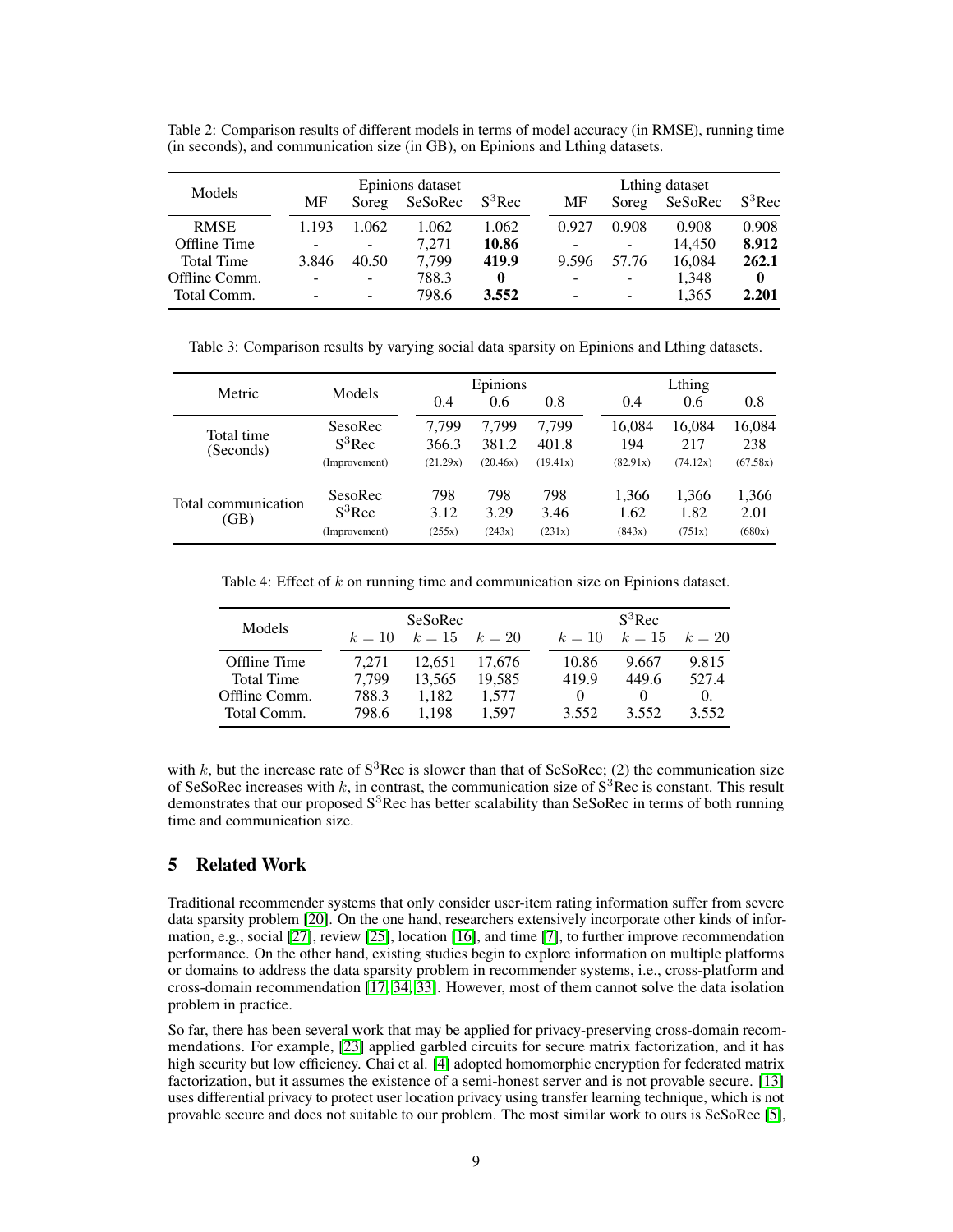however, it suffers from two main shortcomings: (1) as admitted by SeSoRec, it improves efficiency by sacrificing security. That is, it reveals the sum of two rows or two columns of the input matrix. We emphasis that this raises serious security concern in the social recommendation since one may infer detailed social relations from the element-wise sum of two rows/columns of the user social matrix, especially when social relations are binary values; (2) SeSoRec treats the social data as a dense matrix and thus still has serious efficiency issue under the practical sparse social data setting.

## 6 Conclusion

This paper aims to solve the data isolation problem in cross-platform social recommendation. To do this, we propose  $S<sup>3</sup>$ Rec, a sparsity-aware secure cross-platform social recommendation framework. S<sup>3</sup>Rec conducts social recommendation task and preserves data privacy at the same time. We also propose two secure sparse matrix multiplication protocols to improve the model training efficiency. Experiments conducted on two datasets demonstrate that  $S<sup>3</sup>$ Rec improves the computation time and communication size by around  $40\times$  and  $423\times$  on average, compared with the state-of-the-art work.

## **References**

- <span id="page-9-8"></span>[1] Sebastian Angel, Hongzhang Chen, K. Laine, and S. Setty. Pir with compressed queries and amortized query processing. *IEEE S&P*, pages 962–979, 2018.
- <span id="page-9-11"></span>[2] Elaine Barker. Nist special publication 800-57 part 1, revision 5. *NIST, Tech. Rep*, 16, 2020.
- <span id="page-9-7"></span>[3] Donald Beaver. Efficient multiparty protocols using circuit randomization. In *Cryptology*, pages 420–432. Springer, 1991.
- <span id="page-9-13"></span>[4] Di Chai, Leye Wang, Kai Chen, and Qiang Yang. Secure federated matrix factorization. *IEEE Intelligent Systems*, 2020.
- <span id="page-9-1"></span>[5] Chaochao Chen, Liang Li, Bingzhe Wu, Cheng Hong, Li Wang, and Jun Zhou. Secure social recommendation based on secret sharing. In *ECAI*, pages 506–512, 2020.
- <span id="page-9-6"></span>[6] Chaochao Chen, Jun Zhou, Li Wang, Xibin Wu, Wenjing Fang, Jin Tan, Lei Wang, Alex X. Liu, Hao Wang, and Cheng Hong. When homomorphic encryption marries secret sharing: Secure large-scale sparse logistic regression and applications in risk control. In *SIGKDD*, pages 2652–2662. ACM, 2021.
- <span id="page-9-12"></span>[7] Chen Chen, Hongzhi Yin, Junjie Yao, and Bin Cui. Terec: A temporal recommender system over tweet stream. *VLDB*, 6(12):1254-1257, 2013.
- <span id="page-9-5"></span>[8] Chong Chen, Min Zhang, Chenyang Wang, Weizhi Ma, Minming Li, Yiqun Liu, and Shaoping Ma. An efficient adaptive transfer neural network for social-aware recommendation. In *Proceedings of the 42nd International ACM SIGIR Conference on Research and Development in Information Retrieval*, pages 225–234, 2019.
- <span id="page-9-2"></span>[9] Ivan Damgård, Valerio Pastro, Nigel Smart, and Sarah Zakarias. Multiparty computation from somewhat homomorphic encryption. In *Annual Cryptology Conference*, pages 643–662. Springer, 2012.
- <span id="page-9-4"></span>[10] C. Dwork, F. McSherry, Kobbi Nissim, and A. D. Smith. Calibrating noise to sensitivity in private data analysis. In *TCC*, 2006.
- <span id="page-9-3"></span>[11] C. Dwork and Aaron Roth. The algorithmic foundations of differential privacy. *Found. Trends Theor. Comput. Sci.*, 9:211–407, 2014.
- <span id="page-9-0"></span>[12] Wenqi Fan, Y. Ma, Qing Li, Yuan He, Y. Zhao, Jiliang Tang, and D. Yin. Graph neural networks for social recommendation. *The World Wide Web Conference*, pages 417–426, 2019.
- <span id="page-9-14"></span>[13] Chen Gao, Chao Huang, Yue Yu, Huandong Wang, Yong Li, and Depeng Jin. Privacy-preserving cross-domain location recommendation. *Proceedings of the ACM on Interactive, Mobile, Wearable and Ubiquitous Technologies*, 3(1):1–21, 2019.
- <span id="page-9-10"></span>[14] Mohsen Jamali and Martin Ester. Trustwalker: a random walk model for combining trust-based and item-based recommendation. In *SIGKDD*, pages 397–406, 2009.
- <span id="page-9-9"></span>[15] N. Kumar, Mayank Rathee, N. Chandran, D. Gupta, Aseem Rastogi, and R. Sharma. Cryptflow: Secure tensorflow inference. *2020 IEEE Symposium on Security and Privacy (SP)*, pages 336–353, 2020.